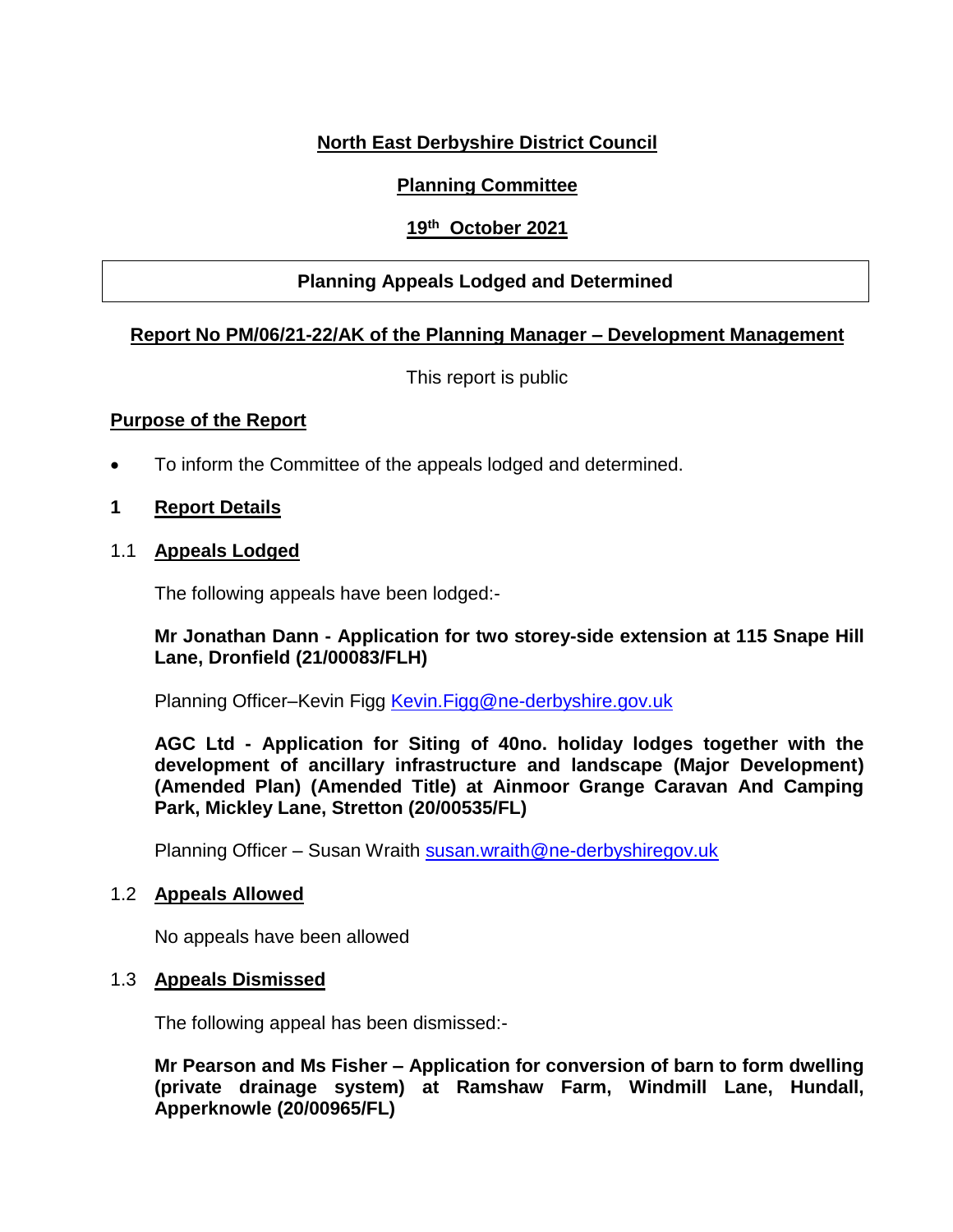Means of Determination – Delegated

Planning Officer's Recommendation –Refuse

Planning Officer – Susan Wraith [susan.wraith@ne-derbyshiregov.uk](mailto:susan.wraith@ne-derbyshiregov.uk) (Aspbury Planning)

# 1.4 **Appeals Part Allowed/ Part Dismissed**

The following appeal has been part allowed/part dismissed:-

# **Mr Philip Bramhall – Application for single-storey front and porch extension at Old Hall Farm Cottage Field Lane, Killamarsh (21/00124/FLH)**

Means of Determination – Delegated

Planning Officer's Recommendation – Refuse

Planning Officer – Kevin Figg Kevin. Figg@ne-derbyshire.gov.uk

## 1.5 **Appeals Withdrawn**

No appeals have been withdrawn.

# **2 Conclusions and Reasons for Recommendation**

2.1 N/a.

# **3 Consultation and Equality Impact**

3.1 N/a.

# **4 Alternative Options and Reasons for Rejection**

- 4.1 N/a.
- **5 Implications**

# **5.1 Finance and Risk Implications**

N/a.

# **5.2 Legal Implications including Data Protection**

N/a.